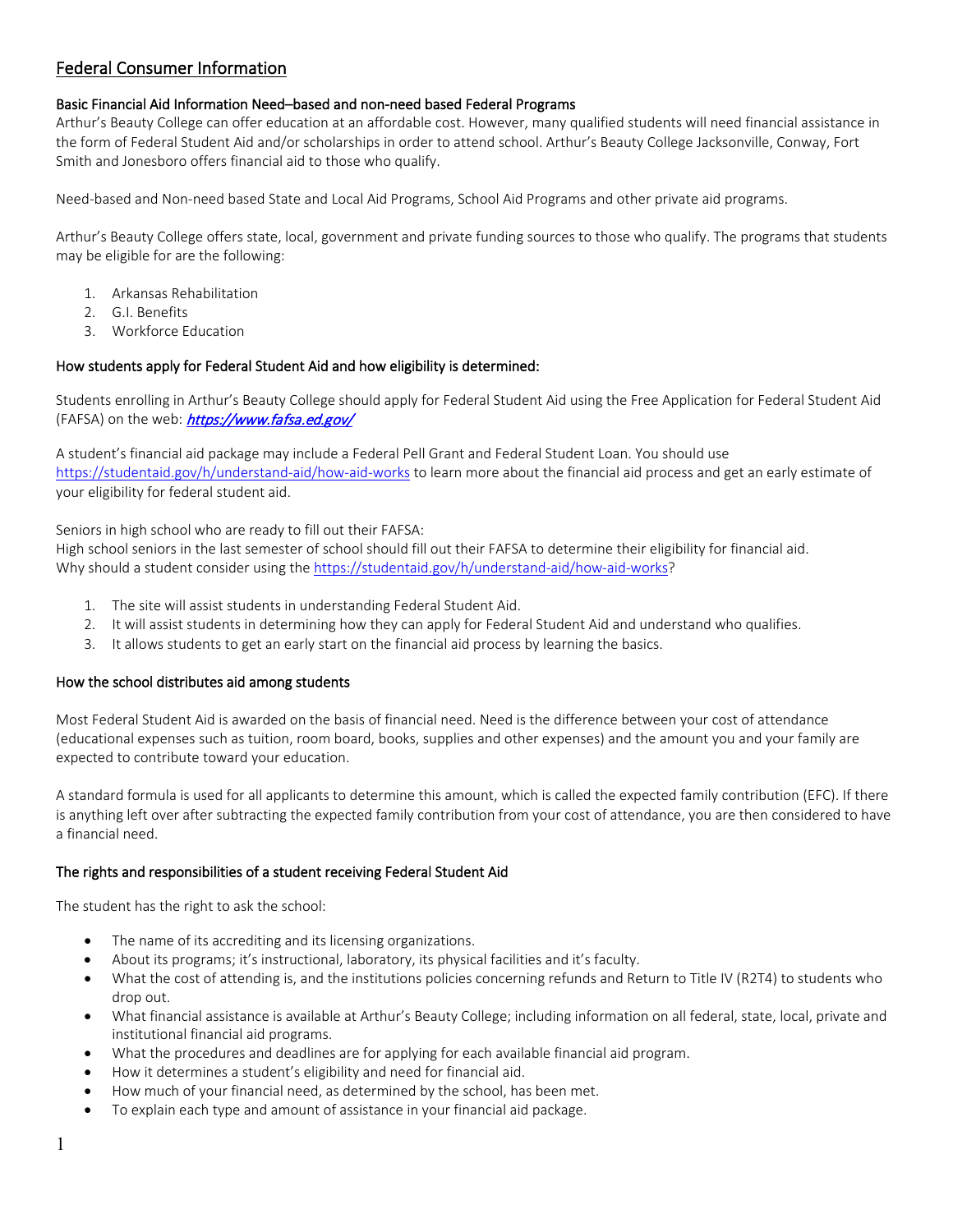- What the interest rate is on any student loan you have, the total amount you must repay and when a student must start repaying.
- What is deferment of repayment or forbearance for certain defined periods. How to know if you qualify and how do you request deferment or forbearance.
- Provide written information on student's loan obligations and information on your rights and responsibilities as a borrower.
- To reconsider your aid package, if you believe a mistake has been made, or if your enrollment or financial circumstances have changed.
- How the school determines when and whether you are making satisfactory academic progress (SAP) and what happens if you fail to maintain SAP. How failing to maintain SAP affect your Title IV eligibility.
- What special facilities and services are available to student with disabilities and how to request a reasonable accommodation.

### It is the student's responsibility to:

- Review and consider all the information about the school's program before enrolling.
- Pay special attention to the application process for Federal Student Aid, complete it accurately, and submit it on time to the right place. Errors on the FAFSA can delay or prevent you from receiving aid timely.
- Know and comply with all deadlines for applying and reapplying for aid.
- Provide all enrollment and verification documentations, corrections, and/or new information requested by either the Operations Manager, Financial Aid Coordinator or the agency to which you submitted the application.
- Notify the school of any information that has changed since you applied.
- Read, understand, and keep copies of all forms you were asked to sign.
- Ensuring you are aware that you must start making monthly repayment on your student loan after your grace period ends, unless you have a deferment or forbearance. When you sign your master promissory note (MPN), you are agreeing to repay your loan.
- Attend an exit interview at the time you leave the school to determine the net balance of your account with the school as well as the net balance of any student loan.
- Notify the school of a change in your name, address, phone number, or attendance status (full/part-time student). If you have student loans, you must notify your lender of these changes.
- Understand your school's refund policy.
- Understand and comply with the enrollment status, financial charges, financial terms, time allowed to complete, refund policy and termination procedures as specified in the enrollment contract you will be asked to sign.
- Understand that you may be responsible and have liability for portions of Title IV funds return by the institution on your behalf.
- Understand that there could be liabilities when errors are made as a result of inconsistent information provided by the student that results in funds being awarded that a student was not eligible for that were advanced to you or credited to your school account.

# How and when will financial aid is disbursed

Financial Aid and Title IV funds will be disbursed at the following: For 1500 hour students 0-450, 451-900, 901-1200, and 1201-1500 hours; for 600 hour students 0-300 and 301-600; transfer students' payment periods will vary. Students must meet these clock hour requirements in order to be eligible for Title IV funding disbursement. Each student will be evaluated on an individual basis to determine eligibility based on total cumulative hours and weeks in each payment period.

#### The terms and conditions of any employment that is part of the financial aid package

Arthur's Beauty College does not employ any students who are currently receiving financial aid and are attending the school programs.

### The terms of, the schedule for, and the necessity of loan repayment and required loan exit counseling. The formula for determining the amount of loans is:

(Cost of Attendance) – Minus (EFC) –Minus (estimated financial assistance)

= (Need for Federal Student Loan)

# Application for Federal Student Loan:

To receive a Federal Student Loan, a student must complete a Free Application for Federal Student Aid and a Master Promissory Note. (MPN)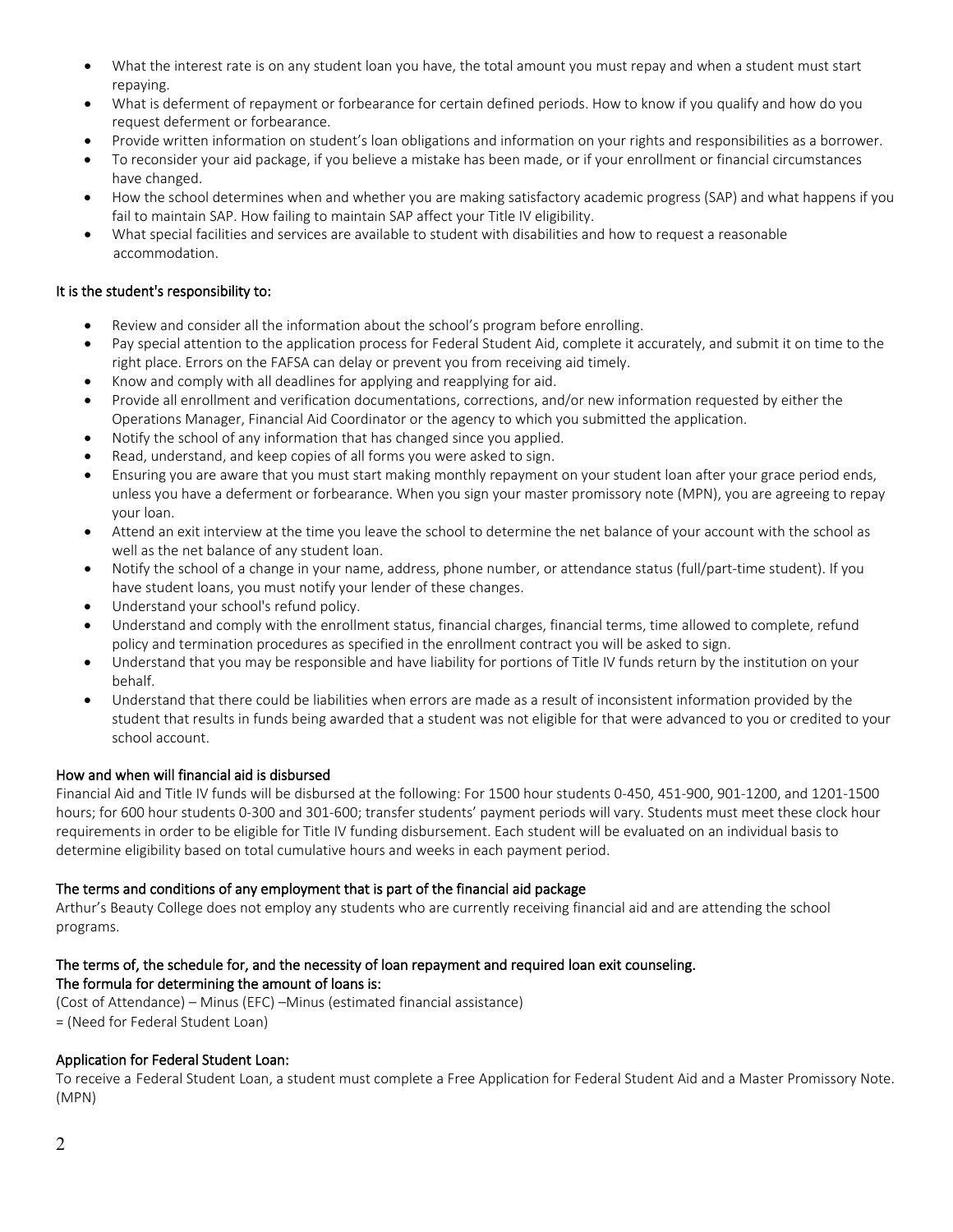Students must complete Entrance Counseling and a Master Promissory Note (MPN) at studentloans.gov. A printed confirmation and copy of MPN must be given to the admissions office. The Borrowers' Rights and Responsibilities Statement must be provided to the borrower with the MPN.

### Required borrower information on the MPN:

The MPN contains identifying information including name, permanent address, a date of birth, social security number, driver's license number, and two personal non-student adult references with U.S. addresses. The borrower must read, sign and date the MPN.

# Adverse Credit History of Borrowers of Plus (Loan)

The parent may not have adverse credit to borrow a PLUS. This is defined in the regulations as the applicant being 90 days or more delinquent on a debt or having been subject in the first five years to a default determination, bankruptcy discharge, foreclosure, repossession, tax lien, wage garnishment or write off of an FSA debt. The absence of any credit history is not considered adverse credit. Lenders may establish more restrictive credit standards for determining adverse credit. If the parent borrower has an adverse credit history the applicant has the option of receiving a PLUS using a creditworthy endorser. If an endorser is used a separate Endorser Addendum is required for each PLUS loan. If an endorser is involved a new MPN must be used. The endorser is only liable for the specific loan or loans he/she has agreed to endorse.

### School Certifies/Originates the Loan

The school's primary responsibilities in the loan application process are to ensure the completeness and accuracy of the MPN based on information it has available.

### Checklist for loan certification:

For all Federal Student Loan programs applications: the school must:

- Confirm that the student and parent meet the definition of eligible borrower. This would include the student's grade level, loan period and the amounts of the disbursements as well as the student's enrollment status and anticipated completion/graduation date. The school must confirm the student's dependency status for PLUS. Check on NSLDS to check the student's financial aid history, including loan limits. It must document the student's COA, EFC and estimated Financial Aid in the student's file. It must be available to the lender, guarantor, or the Department.
- Determine the student's enrollment status and SAP
- Review NSLDS information on ISIR to ensure that the student (or both the student and parent in the case of PLUS loan) is not in default on any FSA loan and does not owe a refund on any FSA grant or scholarship and will not exceed the annual or aggregate loan limits applicable to borrowers.
- Ensure the amount of the loan in combination with other aid will not exceed the student's financial need or the annual or aggregate loan limit.

For the Federal Student Loan the school must also:

- Determine the student's Pell grant eligibility (for a subsidized Federal Student Loan the need analysis must use official EFC calculated by the Department to determine the student's financial need), and if eligible include the grant in the student's aid package.
- For an unsubsidized Federal Student Loan, first determine the student's eligibility for a Federal Student Loan
- Prorate Federal Student Loan for programs of study that are shorter than an academic year and for programs in which the remaining period of study is less than an academic year in length
- Ensure that the loan disbursement dates meet the cash management and disbursement requirements for Federal Student Loan.

A separate PLUS MPN is required for each dependent student or if both parents want to borrow individually on behalf of the student.

#### Additional Unsub Federal Student Loan:

Dependent students whose parents are unable to borrow PLUS loans due to adverse credit or other exceptional circumstances may receive additional unsubsidized amounts at the same level as independent undergrad students. The amounts are limited.

#### Guidelines for determining student's eligibility:

- Parent's unwillingness to borrow a PLUS does not make the dependent student eligible.
- The aid administrator's belief that a parent should not borrow a PLUS does not make the student eligible.
- Only one parent must apply for a PLUS and be denied based on adverse credit history. However, if both parents apply independently and one is approved and one denied, the student is not eligible for increased loan amounts.
- The parents denied of PLUS based on adverse credit in one year does not support the dependent's eligibility in subsequent years.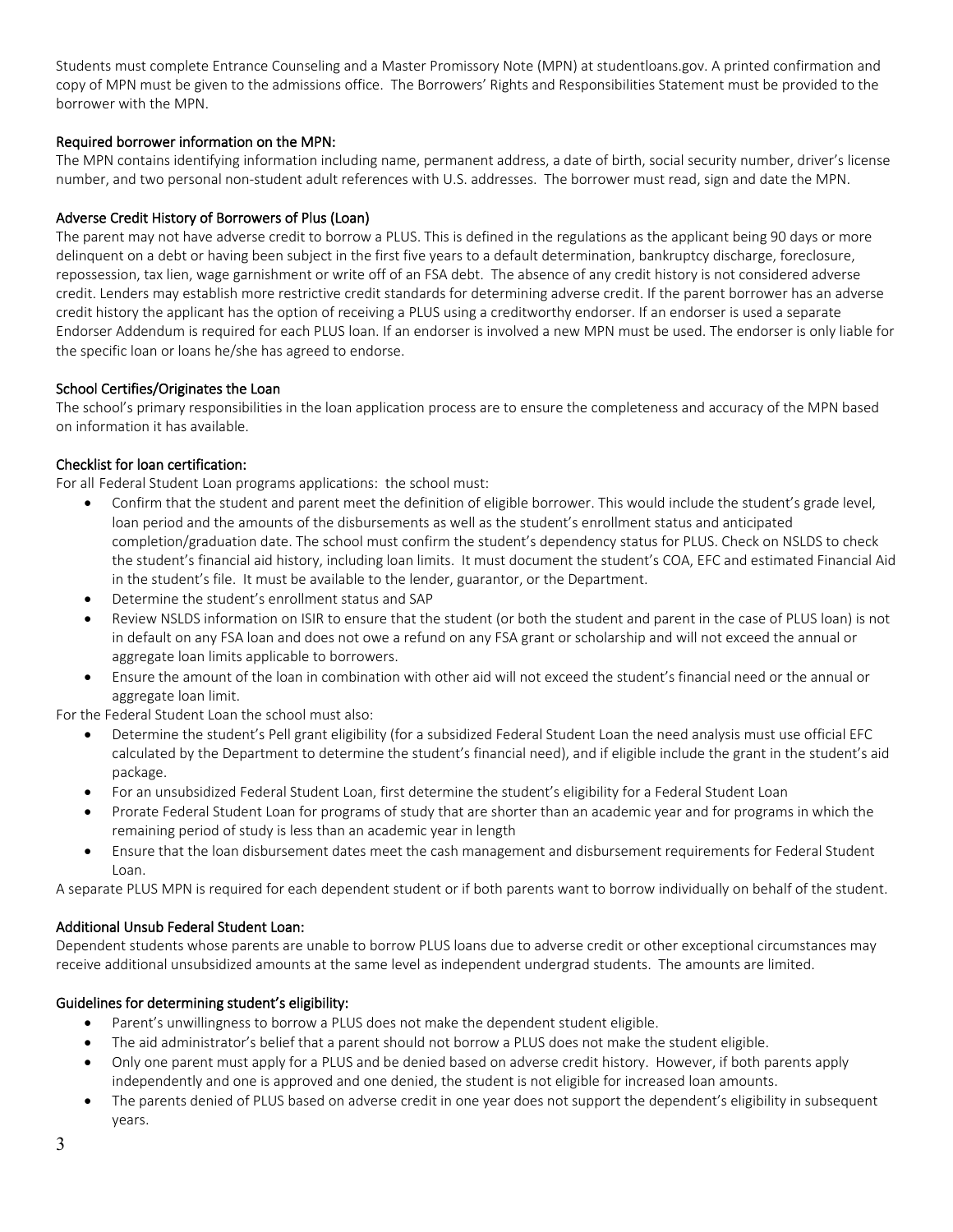• The dependent student may become eligible at anytime during an academic year if the parent has been approved and later denied.

# Scheduling Disbursements

Disbursements will be established with the lender. This is the date that the funds are disbursed to the student, in keeping with the three day turnaround time for payment of FSA funds to the student. For Federal Student Loan the school may request a lender to provide funds by the thirty first day of classes for the first payment period for a first year, first time borrower.

# Exit Counseling

All students who are graduating or withdrawing from school must receive exit counseling. The school will ensure that students receive exit counseling before they leave school. Counseling may be provided in person or using audiovisual materials. As with entrance counseling, exit counseling is offered on the Web at studentloans.gov. Student borrowers should be advised to complete online exit counseling or come to the counseling session at the school shortly before graduating or ceasing at least half-time enrollment. Financial Aid Staff at Arthur's Beauty College are reasonably available to answer questions from student borrowers. One of the borrowers' obligations is to participate in an exit counseling session.

Some of the same material presented at the entrance counseling session will again be presented during exit counseling. The emphasis shifts to more specific information about loan repayment and debt-management strategies. The following information will be provided as part of exit counseling:

- 1. Exit counseling emphasizes the seriousness and importance of the repayment obligation.
- 2. The lender sends payment coupons or billing statements as a convenience for the borrowers. Not receiving them does not relieve the borrower of his or her obligation to make payments.
- 3. Many lenders encourage borrowers to set up electronic debiting of bank accounts to repay their loans.

The regulations require that exit counseling describes the likely consequences of default, including adverse credit reports, and litigation. Students will be informed of the charges that might be imposed for delinquency or default, such as lenders or guarantor's collection expenses (including attorney's fees). Defaulters often find that repayment schedules for loans that have been accelerated are more stringent than the original repayment schedule. A defaulter is no longer eligible for any deferment provisions, even if he or she would otherwise qualify. The defaulter's federal and state tax refunds may be seized, and wages garnished, and the borrower loses eligibility or any further funding from the FSA programs.

The student will receive an explanation of the use of the Master Promissory Note. The student will be advised to read carefully the MPN and the Borrowers Rights and responsibilities statement again.

Emphasis will be given that repayment is required, regardless of educational outcome or subsequent employability. The student borrower will be informed that they are obligated to repay the full loan even if they did not finish the program, cannot obtain a job after graduation, or is dissatisfied with the school's educational program or other services.

Sample monthly repayment accounts will be provided. The borrower will be given an estimate of the average anticipated monthly payments based on their indebtedness (or the average indebtedness of Stafford borrowers at our school or in the same program). The borrower will receive a sample loan repayment schedule based on their total indebtedness. A loan repayment schedule will usually provide more information than just the expected monthly payment. For instance, it would show the varying monthly amounts expected in a graduated repayment plan. The lending organization is not required to send the repayment schedule to the student until the grace period.

Repayment options will be reviewed with the student. The counseling will review the payment options, such as the standard, extended, graduated and income-contingent income sensitive plans. The option of consolidating loans will also be discussed. Consolidation loans are available through the Federal Direct Student Loan Program.

Debt Management Strategies will be discussed. The counselor will stress the importance of developing a realistic budget, based on the student's minimum salary requirements. It is helpful to have the student's budget reflect the loan payment as a fixed cost, like rent and utilities.

Forbearance, deferment, and cancellation options will be discussed including: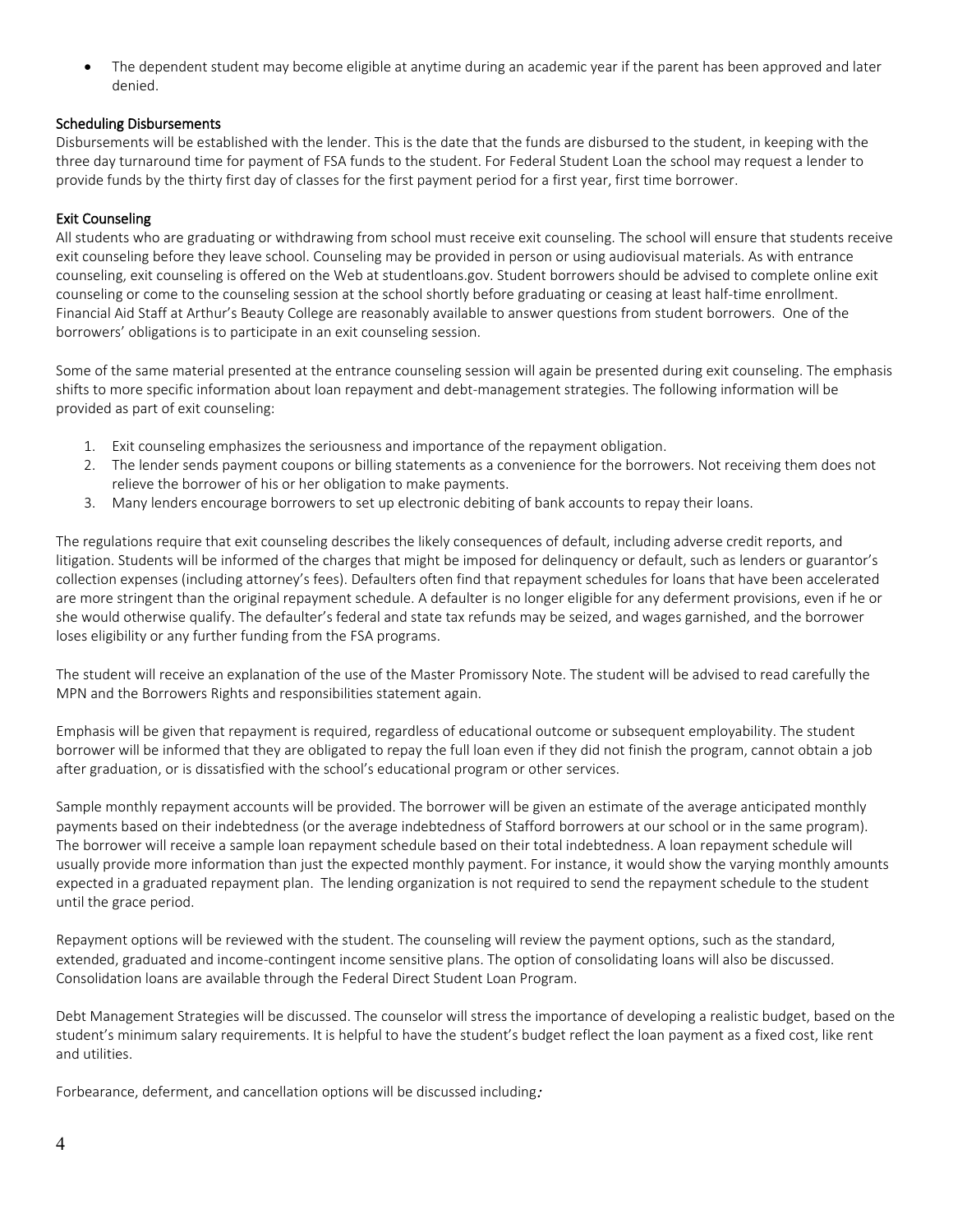- 1. If a student cannot make scheduled payments and does not qualify for a deferment, the lender may allow the student to temporarily make smaller payments or temporarily stop making payments. Interest continues to be charged during forbearance. Some reasons why forbearance may be granted are financial hardship and/or illness. The lender must grant forbearance if the student has a monthly debt burden for Title IV loans that collectively equals or exceeds 20% of their total monthly gross income (for up to three years) There are several other reasons listed in the Borrowers Rights and Responsibilities.
- 2. Deferments mean that the student does not have to make payments in certain circumstances. If the student is attending school at least half-time, or if the student is unemployed, if the student is experiencing economic hardship as determined by federal law for up to three years. (See student's rights and responsibilities).

# The terms and conditions under which students receiving federal student loans may obtain deferments. The following lists of deferments are available to students who have federal student loans.

# Deferment Definitions

# 1. Action Programs Deferment

Borrowers may postpone payments with this deferment type while serving full-time in the Action Programs for at least one year.

# 2. Armed Forces Deferment

This deferment type may be used to postpone payments for a borrower serving in the military on active duty status.

- 3. Dependent Student Enrolled at Least Half-time Deferment Borrowers may postpone payments on a PLUS loan when the dependent student for whose education the loan was disbursed is enrolled at least half-time at an eligible school.
- 4. Dependent Student Enrolled Full-time Deferment Borrowers may postpone payments on a PLUS loan when the dependent student for whose education the loan was disbursed is enrolled full-time at an eligible school.
- 5. Dependent Student in a Full-time Rehabilitation Training Program Deferment Borrowers may postpone payments on a PLUS loan when the dependent student for whose education the loan was disbursed is engaged in a full-time rehabilitation training program.
- 6. Economic Hardship Deferment This deferment postpones payments for a borrower during times of financial difficulty where the borrower receives public assistance, serves in the Peace Corps, receives the deferment on a Direct or Perkins loan, or meets specific income criteria.
- 7. Full-time Student Deferment Any borrower who is certified by an eligible school as enrolled on a full-time basis may receive this deferment.
- 8. Graduate Fellowship Deferment

This deferment type postpones payments for borrowers engaged in a full-time course of study in a Graduate Fellowship program.

9. Internship/Residency Deferment

This deferment type postpones payments for a borrower engaged in an Internship/Residency program.

10. Less than Full-time but at Least Half-time Student

In order to qualify for this deferment, an eligible school must certify that the borrower is enrolled at least half-time.

- 11. National Oceanic and Atmospheric Administration (NOAA) Deferment Borrowers serving in the National Oceanic and Atmospheric Administration (NOAA) on active duty status may use this deferment type to postpone payments.
- 12. Parental Leave Deferment

This deferment type may postpone payments for a pregnant borrower or one caring for a newborn child or a newly adopted child.

13. Peace Corps Deferment

Borrowers may postpone payments with this deferment type while serving in the Peace Corps for at least one year.

- 14. Public Health Service Deferment This deferment type postpones payments for borrowers serving full-time as an officer in the Commissioned Corps of the Public Health Service.
- 15. Rehabilitation Training Deferment

This deferment type is available for borrowers engaged in a full-time rehabilitation training program.

# 16. Tax-exempt Organization Deferment

This deferment type may postpone payments for full-time paid volunteers in a tax-exempt organization.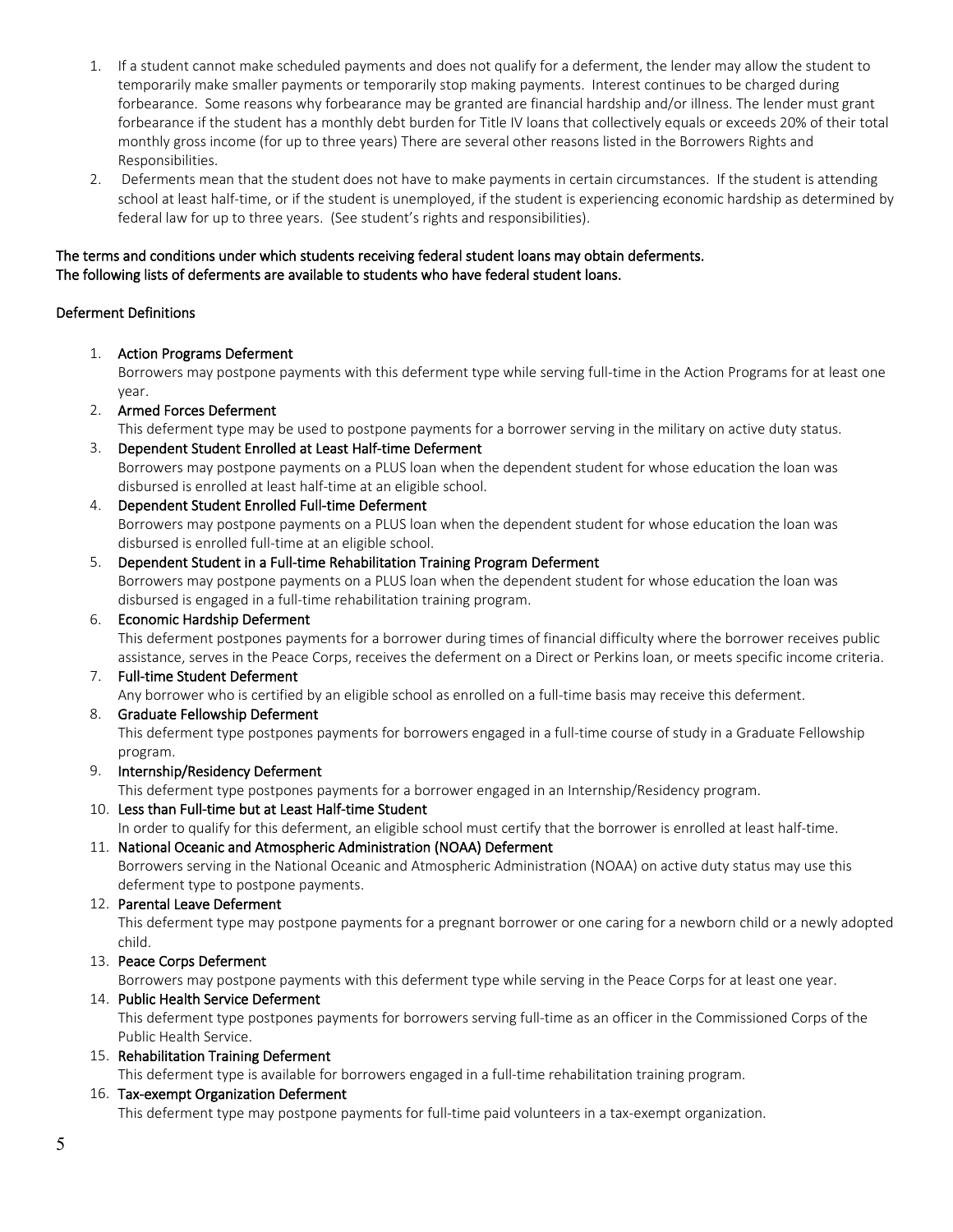#### 17. Teacher Shortage Area Deferment

This deferment type is available to borrowers when teaching in a designated teacher shortage area.

18. Temporary Total Disability Deferment

This deferment type may postpone payments for a borrower with a condition that prevents them from working or going to school, or who is caring for a disabled person.

#### 19. Unemployment Deferment

This deferment type postpones payments for borrowers who are seeking full-time employment through registry with an employment agency or are receiving unemployment benefits.

#### 20. Working Mother Deferment

This deferment type may postpone payments for mothers who recently re-entered the workforce.

The student will be informed of the Availability of Loan Information on NSLDS and the availability of the FSA Ombudsman's Office. The borrower's loan history can be reviewed on NSLDS (PIN required for access). Students without Internet access can identify their loan holder by calling 1-800-4-fed-aid. The borrower will be made aware that the information on the NSLDS site is updated by lenders and guarantors and may not be as current as the latest information from the loan holder. The Ombudsman's Office is a resource for borrowers when other approaches to resolving student loan problems have failed. Normally the bank and/or guarantor can help with any problem.

Review the Student's Rights and Responsibilities: The student received this with the MPN at the beginning of the loan process and it should be reviewed again at the exit interview.

The importance of keeping loan records will be reinforced with the student. The borrower should keep the loan repayment schedule provided by the lender when repayment begins as well as records of loan payments—including cancelled checks, money order receipts. The student should keep copies of any requests for deferment or forbearance, or any other correspondence with the loan holder.

Arthur's Beauty College will collect and update personal and contact information: During exit counseling, the aid office will obtain the borrower's expected permanent address after leaving school, the address of the borrower's next of kin, and the name and address of the borrower's expected employer (if known). A school will correct its records to reflect any changes in the borrower's name, address, Social Security Number, or references and will obtain the borrower's current driver's license number and state of issue. Within 60 days after the exit interview, the financial aid office will provide this information to the loan vendor.

The student will also be provided with the current name and address of the borrower's lender (or Federal Vendor), based on the latest information. An explanation will be given of how to complete deferment forms and how to prepare correspondence to the lender or vendor will also be included. Emphasis will be made that the borrower should always keep copies of all correspondence from and to them about their loans. It will be stressed that a borrower must make payments on their loans even if the borrower does not receive a payment booklet or a billing notice.

If the student borrower drops out without notifying the school, we will confirm that the student has either completed online counseling or exit counseling material will be mailed to the borrower at their last known address. The material must be mailed within 30 days of learning that a borrower has withdrawn or failed to participate in an exit counseling session. When we mail these exit materials, we are not required to use certified mail with a return receipt requested, but we must document in the student's file that the materials were sent. If the student fails to return the Exit Counseling material including the contact information, we are not required to take any further action.

Grace Period: Once the student withdraws, leaves school or graduates on the subsidized loans there is a grace period of six months. During this time no interest accrues on the subsidized loan. On an unsubsidized loan the interest is paid during the loan period but the principal is not paid until after the grace period. The borrower has a choice of paying the interest or having it capitalized – adding the accrued interest to the original loan principal. PLUS loan repayment begins sixty days after the second disbursement and interest begins at that point.

Repayment on all loans is up to ten years with a minimum repayment of \$50.00 per month. The criteria for measuring satisfactory academic progress (See copy of catalog for the SAP policy)

#### General Information about the school

See catalog for the name, addresses and phone numbers of all agencies that have approval over Arthur's Beauty College.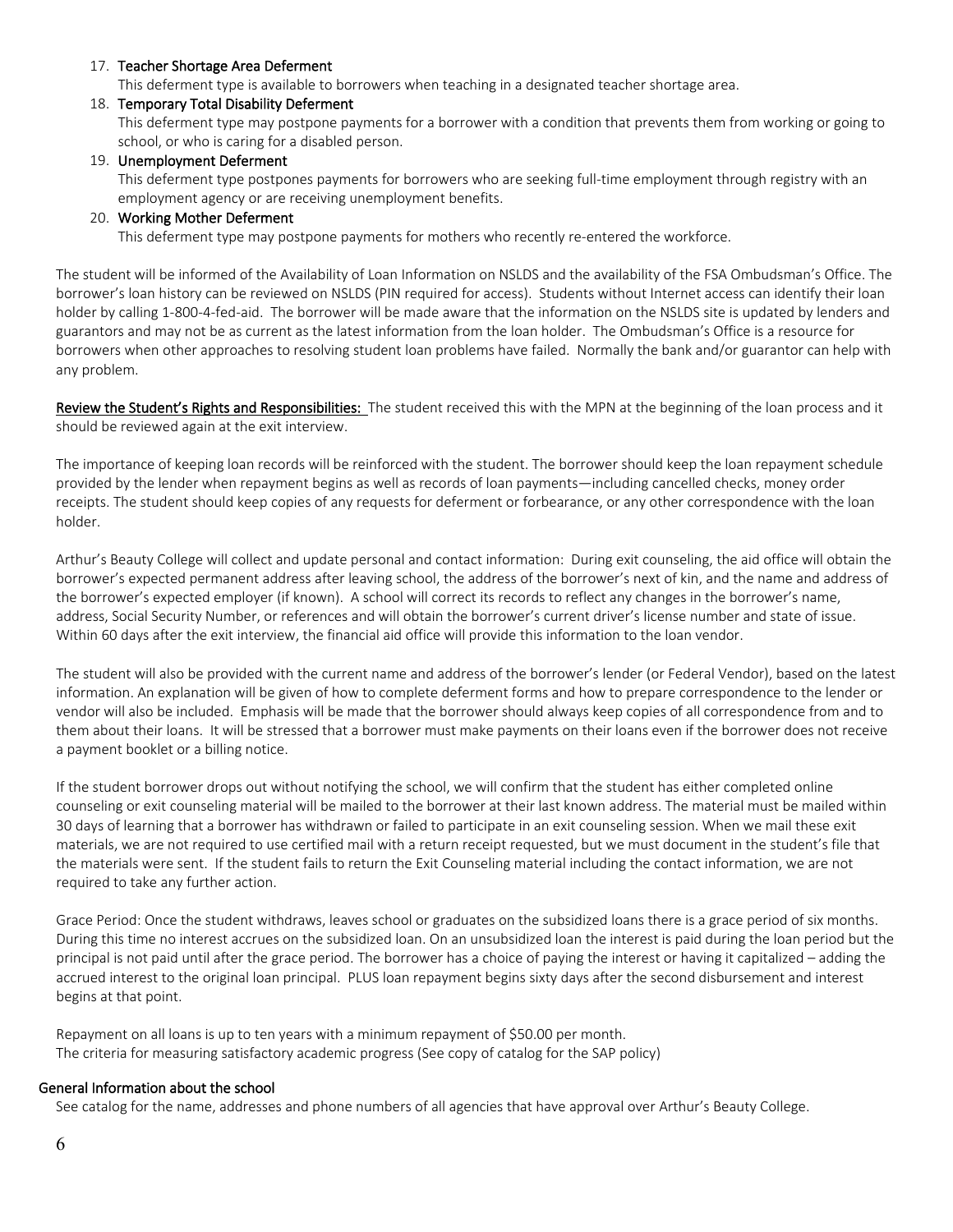By putting a request in writing to the school director you may review the letter of accreditation and the license or letter of approval from the state agency that approves the school. This request will be honored within 30 days of receiving the written request.

# Special facilities and services available to disabled students

No qualified handicapped person, by reason of the handicap, will be excluded from enrolling in a course of instruction. Arthur's Beauty College has provided accommodations for handicapped students. Additionally, the school will exert its best effort to provide reasonable requirements for the handicapped person by nature of their handicap. If you would like to request academic adjustment or auxiliary aids, please contact the Director of Education. You may request academic adjustments or auxiliary aids at any time. The Director of Education is responsible for coordinating compliance with Section 504 of the Rehabilitation Act of 1973 and Title III of the Americans with Disabilities Act of 1990. Applicants who are persons with disabilities, as defined in paragraph 104.3 (j) of the regulation under Section 504 of the Rehabilitation Act of 1973, may apply for admittance into the program. The School will work with the applicant or student to determine whether reasonable accommodations can be effective and/or are available.

Any qualified individual with a disability requesting an accommodation or auxiliary aid or service should follow this procedure:

- 1) Notify the Director of Education in writing of the type of accommodation needed, date needed, documentation of the nature and extent of the disability, and of the need for the accommodation or auxiliary aid. The request should be made at least four weeks in advance of the date needed. You may contact the Director of Education by telephone at 501-982-8987.
- 2) The Director of Education will respond within two weeks of receiving the request.

# Cost of attending the school

| Programs    | Tuition and | Books and                                   | Room and Board |        | <b>Transportation cost</b> |        | <b>Misc Cost</b> |        |
|-------------|-------------|---------------------------------------------|----------------|--------|----------------------------|--------|------------------|--------|
|             | fees        | Equipment                                   |                |        |                            |        |                  |        |
|             |             |                                             | Independ       | Depend | Independ                   | Depend | Independ         | Depend |
| Cosmetology | 15,830.00   | 2220.00<br>*applicable<br>sales tax         | N/A            | N/A    | 2112                       | 2112   | 14,442           | 9006   |
|             |             | added                                       |                |        |                            |        |                  |        |
| Instructor  | 3590.00     | 176.95<br>*applicable<br>sales tax<br>added | N/A            | N/A    | 880                        | 880    | 6012             | 3747   |

# A statement of the requirements for the return of Title IV funds when a student withdraws from school, information about any refund policy with which the school must comply, and the requirements for officially withdrawing from the school.

# RETURN TO TITLE IV FUNDS POLICY

Arthur's Beauty College is required by the Department of Education to provide students with all refund policies applicable at the institution as well as information on the Title IV requirements for determining the amount of Title IV funds a student has earned when he/she withdraws.

Title IV funds are awarded to a student under the assumption that the student will attend school for the entire period for which the assistance is awarded. If a student withdraws, they may no longer be eligible for the full amount of Title IV funds that they were initially awarded.

# Payment Periods

Listed below are the payment periods in which students are disbursed Title IV funds. The disbursement is made at the beginning of each pay period. If the student withdraws, a Return of Title IV funds may be required. Transfer student payment periods will vary.

| Cosmetology - 1500 Clock Hours                                   |  |  |  |  |  |
|------------------------------------------------------------------|--|--|--|--|--|
| Payment Periods<br>451-900<br>901-1200<br>1201-1500<br>$0 - 450$ |  |  |  |  |  |
|                                                                  |  |  |  |  |  |
| <b>Instructor</b> $-$ 600 Clock Hours                            |  |  |  |  |  |
| Payment Periods<br>$0 - 300$<br>301-600                          |  |  |  |  |  |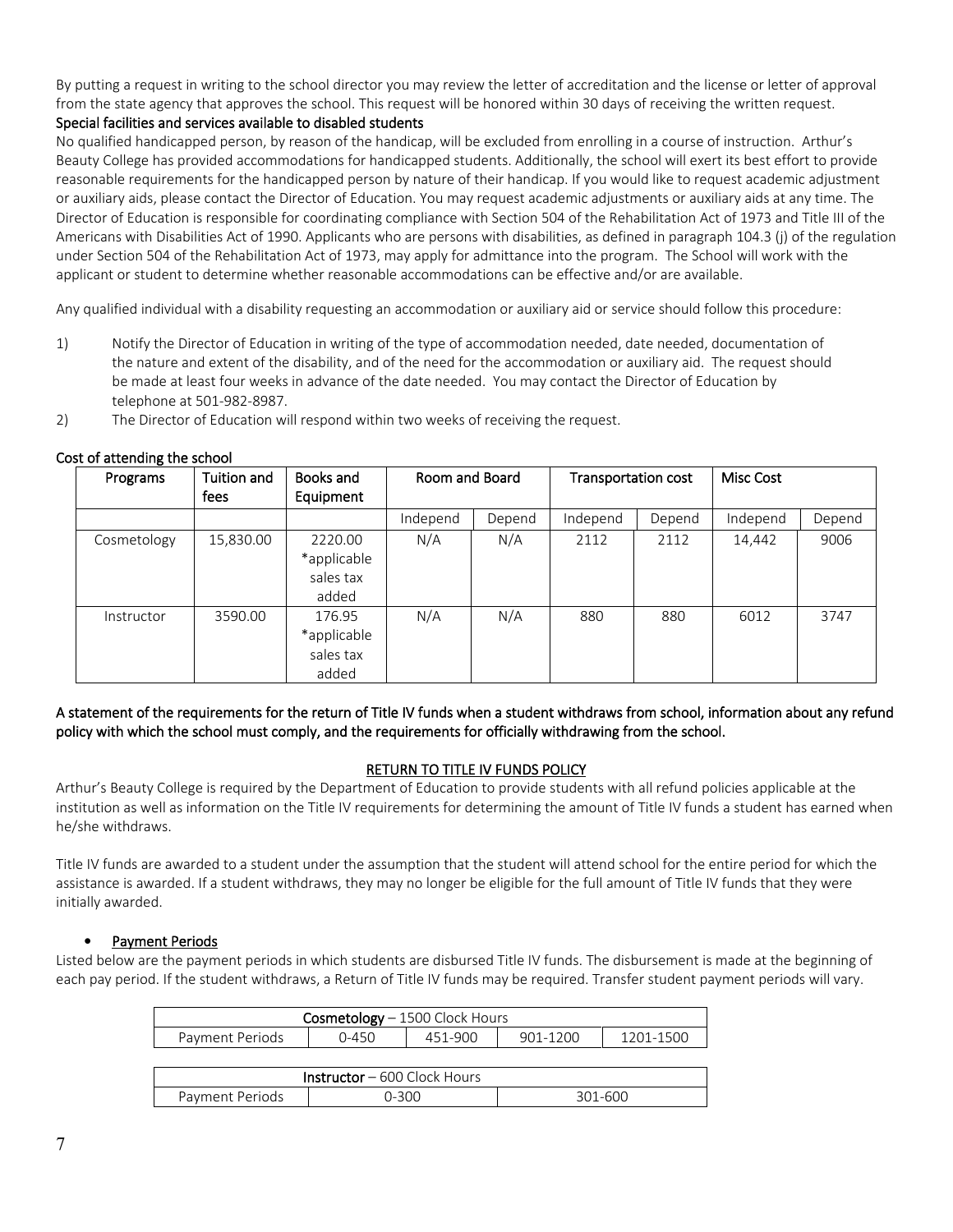# • Withdrawal from the School

When a student officially or unofficially withdraws from their course of study and a withdrawal date and determination date have been determined, a refund calculation (R2T4) is performed.

### • Determination Date

The date of determination is defined as the date that the school determines when the student dropped.

In the event student misses 14 consecutive days of school, a refund calculation (R2T4) will be performed on the  $14<sup>th</sup>$  day. The withdrawal date will be the students' last day of physical attendance and the 14<sup>th</sup> day missed will be the date determined.

In the event a student does not return from a Leave of Absence on the scheduled date or if the student notifies the school that they will not be returning from Leave of Absence, a refund calculation (R2T4) will be performed on the earlier of the two dates. The withdrawal date will be the students' last day of physical attendance and either the scheduled return date or the date the student notifies the school they will not be returning, whichever date is earlier, will be the date determined.

### • Official Withdrawal

When a student officially withdraws from their course of study, the date determined will be the date that the student notifies Arthur's Beauty College In the event we receive notification of termination via the U.S. Postal Service, the postmark date will serve as the date of determination.

### • Unofficial Withdrawal

If a student does not officially withdraw, Arthur's Beauty College will determine a withdrawal date and determination date and proceed with the Return to Title IV (R2T4) calculations set forth by the Department of Education. All refunds due to the Dept. of Education will be returned within 45 days from the date of determination of withdrawal. Unofficial withdrawals are determined through monitoring attendance daily and students are dropped after 14 consecutive missed days.

### Return of Unearned Title IV Funds

If a Title IV financial aid recipient withdraws from their course of study after beginning attendance but prior to course completion, a calculation for return of Title IV funds will be completed based on the guidelines set out by the Department of Education and any applicable returns by the school shall be paid. Unearned funds must be returned to the Department of Education within 45 days from the date the institution determined that the student withdrew.

The order in which Title IV funds are returned are as follows:

- a. Federal Direct Loan Program Unsubsidized –(FDLPU)
- b. Federal Direct Loan Program Subsidized –(FDLPS)
- c. Federal Direct Loan Program PLUS–(PLUSD)
- d. Federal Pell Grant
- e. Federal, State, private or institutional student financial aid programs
- f. Student

After all applicable returns to Title IV aid have been made, this refund policy will apply to determine the amount earned by the school and owed by the student. If the student has received personal payments of Title IV aid, he/she may be required to refund the aid to the applicable program. If the amount disbursed to the student is less than the amount the student earned and is eligible for, the student is eligible to receive a post-withdrawal disbursement of the earned aid that was not received. Any refunds due to the student will be made within 14 days.

#### Determination of Title IV Earned by the Student

Up through the 60% point in each payment period, a calculation is used to determine the amount of Title IV funds the student has earned at the time of withdrawal. After the 60% point in the payment period, a student has earned 100% of the Title IV funds.

#### Return of Title IV Funds Notes**:**

Only the Title IV programs are to be included in this calculation

You must keep in mind that when you apply for financial aid, you sign a statement that you will use the funds for educational purposes only. Therefore, if you withdraw before completing your program, a portion of the funds you received may have to be returned. The school will calculate the amount of tuition it must return to the Federal funds according to the policies listed below: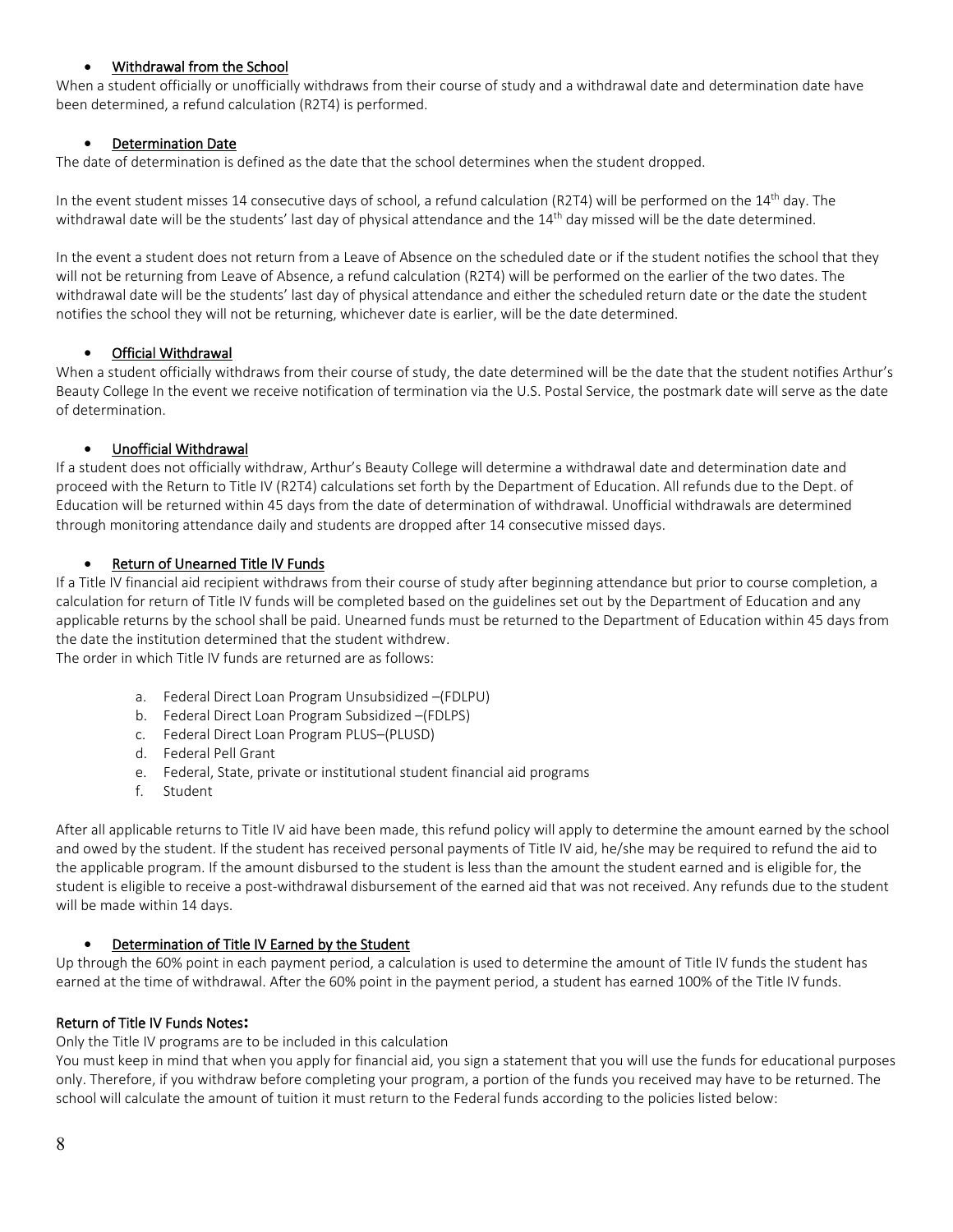The Return of Title IV Funds is NOT a Refund Policy. Instead, the Federal regulations (beginning with October 7, 2000) require the use of a Return to Title IV calculation to determine the amount of Title IV funds a student has earned as of the date he or she ceases attendance. Any student receiving Title IV funds will be subject to these regulations.

The law specifies how your school must determine the amount of Title IV program assistance that you earn if you withdraw from school. The Title IV programs that are covered by this law are: Federal Pell Grants, Federal Direct Stafford Loans, PLUS Loans, Federal Supplemental Educational Opportunity Grants (FSEOGs), Federal Perkins Loans and in some cases, certain state grant aid (LEAP/SLEAP), GEAR UP grants, and SSS grants to students.

When you withdraw during your payment period or period of enrollment (your school can define these for you and tell you which one applies) the amount of Title IV program assistance that you have earned up to that point is determined by a specific formula. If you received (or your school or parent received on your behalf) less assistance than the amount that you earned, you may be able to receive those additional funds. If you received more assistance than you earned, the excess funds must be returned by the school and/or you.

The amount of assistance that you have earned is determined on a pro rata basis. For example, if you completed 30% of your payment period or period of enrollment, you earn 30% of the assistance you were originally scheduled to receive. Once you have completed more than 60% of the payment period or period of enrollment, you earn all the assistance that you were scheduled to receive for that period.

If you did not receive all of the funds that you earned, you may be due a post-withdrawal disbursement. If the post-withdrawal disbursement includes loan funds, you may choose to decline the loan funds so that you don't incur additional debt. Your school may automatically use all or a portion of your post-withdrawal disbursement (including loan funds, if you accept them) for tuition, fees, and room and board charges (as contracted with the school). For all other school charges, the school needs your permission to use the post-withdrawal disbursement. If you do not give your permission (which some schools ask for when you enroll), you will be offered the funds directly. However, it may be in your best interest to allow the school to keep the funds to reduce your debt at the school.

If a student earned more aid than was disbursed to him/her, the institution would owe the student a post-withdrawal disbursement. From the date the institution determined the student withdrew, grant funds must be paid within 45 days, and loan funds must be paid within 180 days.

Return of Unearned Aid is allocated in the following order: Unsubsidized Federal Direct Stafford Loan Subsidized Federal Direct Stafford Loan Federal Direct Parent (Plus) Loan Federal Pell Grant Other Title IV Assistance

There are some Title IV funds that you were scheduled to receive that you cannot *earn* once you withdraw because of other eligibility requirements. For example, if you are a first-time, first-year undergraduate student and you have not completed the first 30 days of your program before you withdraw, you will not earn any Direct loan funds that you would have received had you remained enrolled past the 30<sup>th</sup> day.

Title IV Future Professionals reentering within 180 days of withdrawal date will resume at the same status as prior to withdrawal. If you receive (or your school or parents receive on your behalf) excess Title IV program funds that must be returned, your school must return a portion of the excess equal to the lesser of:

1. Your institutional charges multiplied by the unearned percentage of your funds, or

2. The entire amount of excess funds.

The school must return this amount even if it did not keep this amount of your Title IV program funds.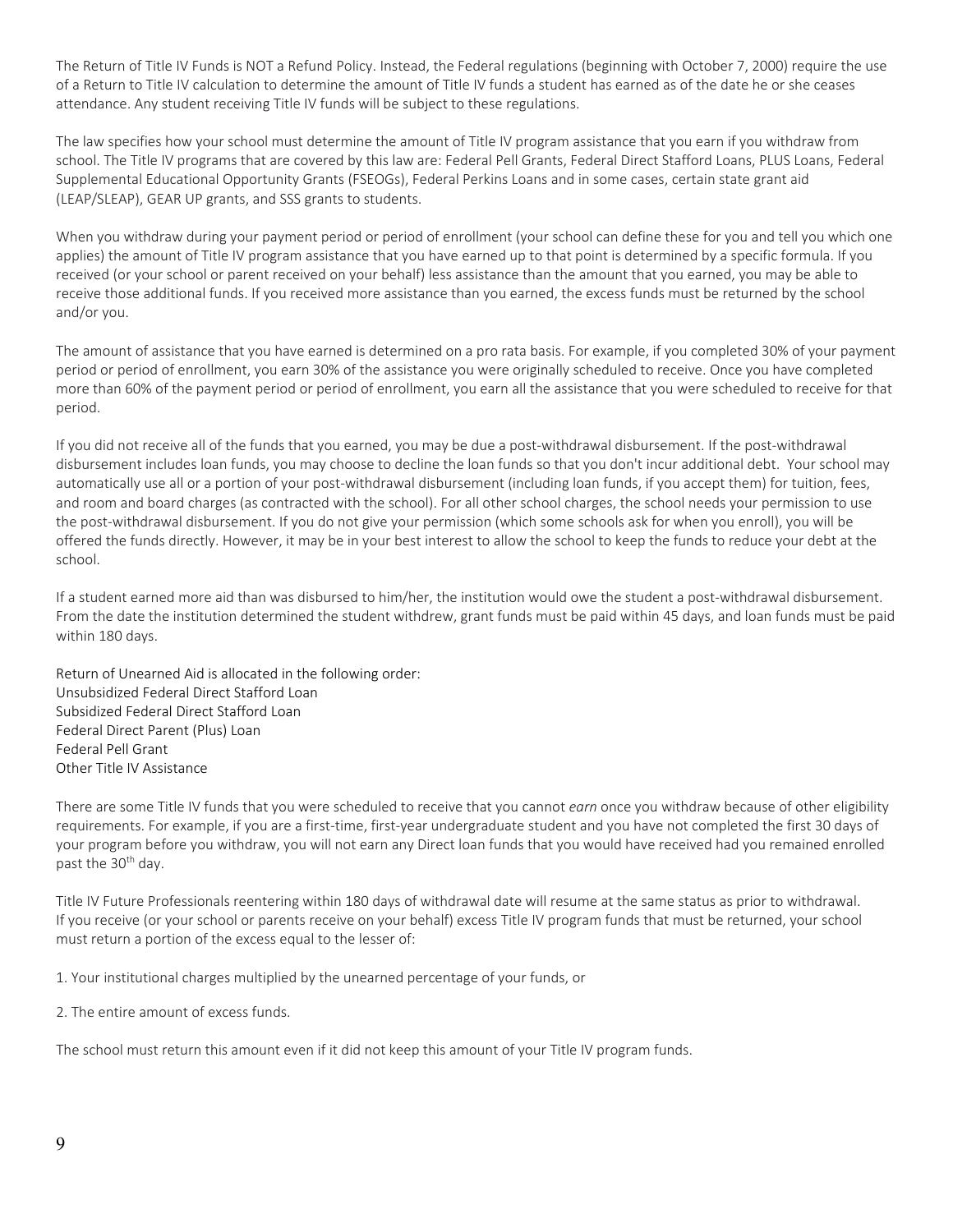If your school is not required to return all of the excess funds, you must return the remaining amount. Any loan funds that you must return, you (or your parent for a PLUS Loan) repay in accordance with the terms of the promissory note. That is, you make scheduled payments to the holder of the loan over a period of time.

Any amount of unearned grant funds that you must return is called an *overpayment*. The amount of a grant overpayment that you must repay is half of the received amount. You must make arrangements with your school or the Department of Education to return the unearned grant funds.

The requirements for Title IV program funds when you withdraw are separate from any refund policy that your school may have. Therefore, you may still owe funds to the school to cover unpaid institutional charges. Your school may also charge you for any Title IV program funds that the school was required to return. If you don't already know what your school's refund policy is, you can ask your school for a copy. Your school can also provide you with the requirements and procedures for officially withdrawing from school.

If you have questions about your Title IV program funds, you can call the Federal Student Aid Information Center at 1-800-4-FEDAID (1-800-433-3243). TTY users may call 1-800-730-8913. Information is also available on *Student Aid on the Web* at www.studentaid.ed.gov.

The Return of Title IV Funds is NOT a Refund Policy. Instead, the Federal regulations (beginning with October 7, 2000) require the use of a Return to Title IV calculation to determine the amount of Title IV funds a student has earned as of the date he or she ceases attendance. Any student receiving Title IV funds will be subject to these regulations.

NOTE: If the initial amount of the overpayment owed by the student is \$25.00 or less, the student repayment requirement is forgiven

# The certificate programs, training, and other education programs offered; See school catalog for list of program or programs being taught.

The availability of a GED program, if the school admits students who do not have a high school diploma or equivalent Arthur's Beauty College does not offer a GED program as part of the Institution.

Instructional, laboratory, and other school facilities associated with academic programs; See school catalog for description of school facilities

#### Campus Security Act

*This information pertains to the Campus Security Act. Arthur's Beauty College makes this information available to all students, employees, and applicants for enrollment or employment, as required by the United States Department of Education. See the [U.S.](http://ope.ed.gov/security/instDetail.asp?UNITID=202806)  [Department of Education's Postsecondary Education web site](http://ope.ed.gov/security/instDetail.asp?UNITID=202806) for detailed statistics.*

1. Arthur's Beauty College places a high priority on safety. In an effort to make the campus safe, students and employees should periodically inspect their surroundings; become familiar with all safety and health procedures; identify and report unsafe conditions in writing; and, report accidents immediately.

2. Security incidents which pose a threat to your safety if not made public, will be communicated to students through the instructors or posted on the bulletin board in the open area of the location where the threat occurred.

# The school's campus security report; this report must be updated each year on October 1. CRIME STATISTICS

In accordance with the Jeanne Cleary Disclosure of Campus Security Policy and Campus Crime Statistics Act the school collects crime statistics as the basis for the Annual Security Report that is made available to students, employees, applicants, for enrollment or employment. Campus is defined as any building or property owned or controlled by the school within the same contiguous area used by the school in direct support of related to its educational purpose. The following criminal offenses, published October 1, 2019, include any crime statistics that occurred on campus during the previous three-year period. Updated annually in October.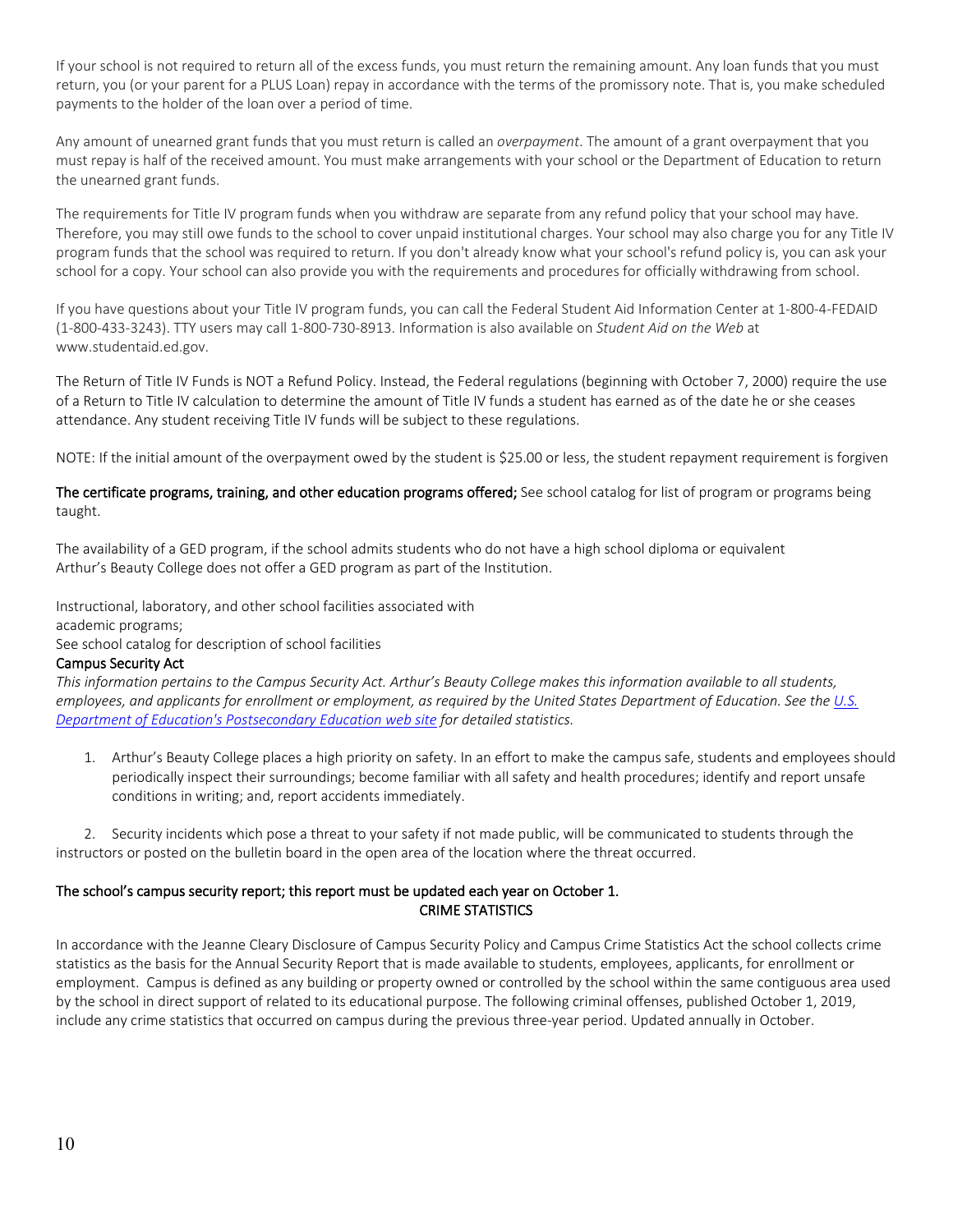|                                              |          |          |          | Location:                                 |                |
|----------------------------------------------|----------|----------|----------|-------------------------------------------|----------------|
| <b>Crimes Reported</b>                       | 2018     | 2019     | 2020     | C=Campus<br>N=Non-campus<br>P=Public Area | *Hate<br>Crime |
| Murder (Includes non-negligent manslaughter) | $\Omega$ | $\Omega$ | $\Omega$ |                                           | O              |
| Negligent manslaughter                       | $\Omega$ | $\Omega$ | $\Omega$ |                                           | 0              |
| Sex offenses (forcible)                      | $\Omega$ | $\Omega$ | 0        |                                           | 0              |
| Sex offenses (non-forcible)                  | $\Omega$ | $\Omega$ | $\Omega$ |                                           | 0              |
| Robbery                                      | $\Omega$ | $\Omega$ | $\Omega$ |                                           | 0              |
| Aggravated assaults                          | $\Omega$ | $\Omega$ | $\Omega$ |                                           | 0              |
| <b>Burglaries</b>                            | 1        | $\Omega$ | $\Omega$ | C                                         | O              |
| Motor Vehicle Thefts (on Campus)             | $\Omega$ | $\Omega$ | $\Omega$ |                                           | Ω              |
| Arson                                        | $\Omega$ | $\Omega$ | $\Omega$ |                                           | 0              |
| Any other Crime involving bodily injury      | $\Omega$ | $\Omega$ | $\Omega$ |                                           | 0              |
| Domestic Violence                            | $\Omega$ | $\Omega$ | $\Omega$ |                                           | 0              |
| Dating Violence                              | $\Omega$ | $\Omega$ | $\Omega$ |                                           | 0              |
| Stalking                                     | $\Omega$ | $\Omega$ | $\Omega$ |                                           | O              |

| Number of arrest made for the following crimes | 2018 | 2019 | 2020 | Referred for campus disciplinary<br>action? (Yes)(No) |
|------------------------------------------------|------|------|------|-------------------------------------------------------|
| Liguor Laws                                    |      |      |      |                                                       |
| Drug Laws                                      |      |      |      |                                                       |
| Illegal Weapons Possession                     |      |      |      |                                                       |

# \* Hate Offenses:

# The above crimes of murder, manslaughter, arson, forcible rape and aggravated assault that show evidence of prejudice based on race, religion, sexual orientation, ethnicity or disability as prescribed by the Hate Crimes Statistics Act (28 U.S.C 534) occurred.

Arthur's Beauty College encourages all students and employees to be responsible for their own security and the security of others. Please report any known criminal offenses occurring on campus to the school administration. In the event a sex offense should occur on campus, the victim should take the following steps:

- 1. Report the offense to the school administration.
- 2. Preserve any evidence as may be necessary to the proof of the criminal offense.
- 3. Request assistance, if desired, from school administration in reporting the crime to local law enforcement agencies.
- 4. Request a change in the academic situation if necessary.

Information for Crime Victim about disciplinary hearings:

Institution must, upon written request disclose to the alleged victim of any crime of violence, or a non forcible sex offense, the results of any disciplinary proceeding conducted by the institution against a student who is the alleged perpetrator of such crime or offense. If the alleged victim is deceased as a result of the crime or offense, the information shall be provided, upon request to the next of kin of the alleged victim. This provision applies to any disciplinary proceeding conducted by the institution on or after August 14, 2009 (HEOA amendment).

Convicted sex offenders residing in the county in which the school is located are required to register with the County Sheriff's office for a designated period of time. You can obtain more information by accessing the following website

<http://www.acic.org/soff/index.php> or by contacting the Arkansas Crime Information Center located at One Capitol Mall, Little Rock, Arkansas 72201, whose phone number is (501) 682-2222.

### Contacts for information on student financial assistance and general institutional issues that a student may be eligible for FSA program funds for attending a study abroad program that is approved for credit by the home school;

Arthur's Beauty College does not currently have any agreements with any institutions overseas for training of students where credit received would be used to meet the graduation requirements of Arthur's Beauty College.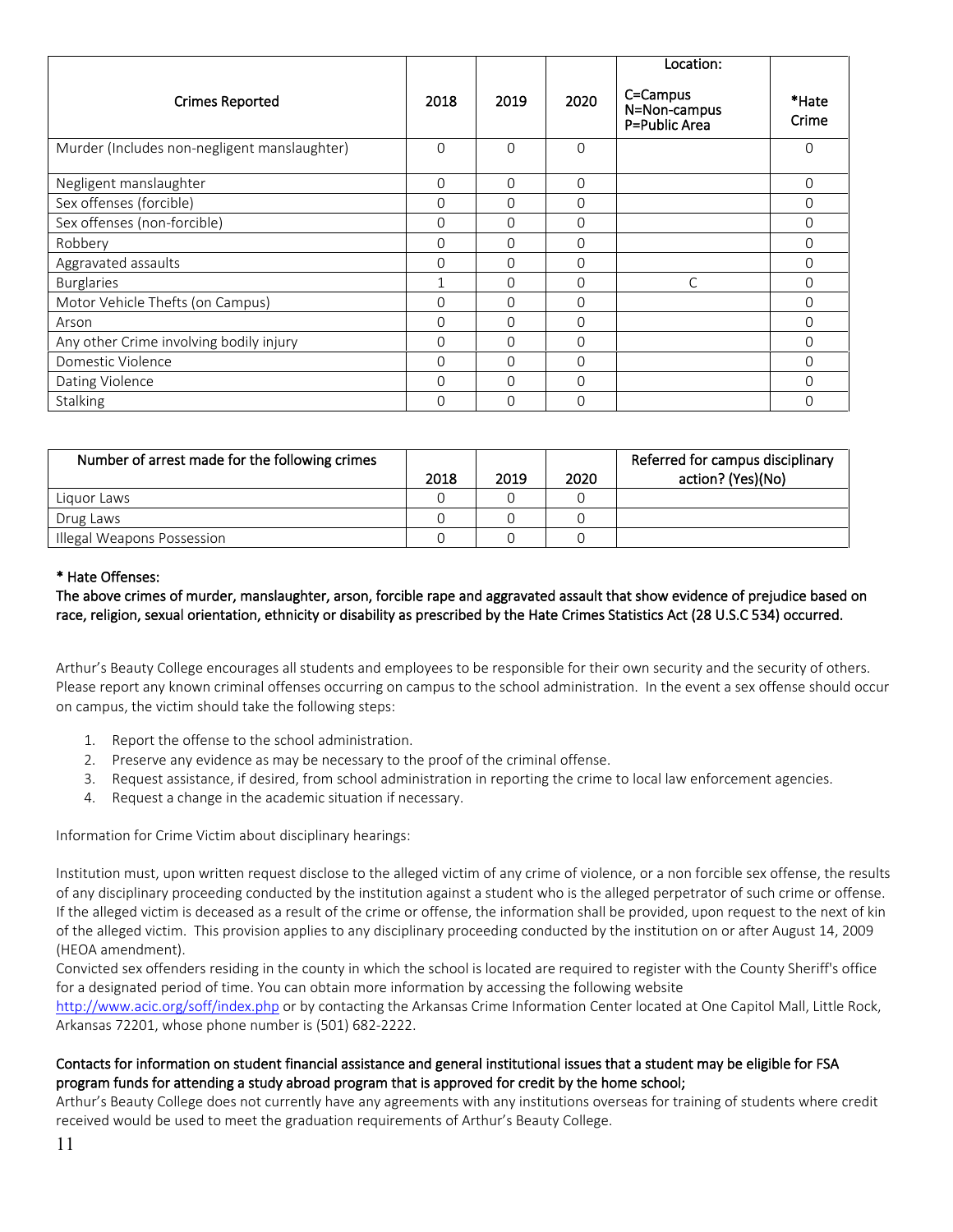### Information regarding the availability of FSA program funds for study abroad programs.

If you are currently receiving financial aid from Arthur's Beauty College and the school has a program for study abroad you can use it for the study abroad program. Talk to your financial aid officer about what can and can't be applied to a program of study abroad.

The Higher Education Act (HEA) of 1992 mandated that a student can receive financial aid for study abroad if the student is enrolled in a program approved by the home institution. Moreover, the student would be eligible to receive "grants, loans, or work assistance without regard to whether the study abroad program is required as a part of the student's degree."

### Drug and alcohol abuse information:

### Last updated as of November 2019.

Last date distributed to all employees and currently enrolled students: It is given to staff upon employment and to students during enrollment.

Following you will find the requirements of the Drug-Free Schools and Communities Act Amendments of 1989, Public Law 101-226 and what Arthur's Beauty College requires of Staff and Students.

Staff and Students are prohibited from the unlawful manufacture, distribution, possession, or use of illicit drugs or alcohol. This prohibition applies while on the property of the school or participating in any institutional activity, Students or employees who violate this policy will be subject to disciplinary action up to and including expulsion or termination from school or employment.

Additionally, there are numerous local, state and federal laws, which can be used to punish violators. Penalties can range from suspension revocation and/or denial of a driver's license, to 20-50 years imprisonment at hard labor without benefit of parole. Property may also be seized. Community service may also be mandated.

Students could lose eligibility for financial aid, could be denied other federal benefits, such as Social Security, retirement, Welfare, health care benefits, disability and Veterans benefits. Public housing residents could also be evicted. Finally, a record of a felony or conviction in a drug-related crime may prevent a person from entering certain careers.

Drugs can be highly addictive and injurious to the body as well as one's self. People tend to lose their senses of responsibility and coordination.

There are drug or alcohol counseling, treatment and rehabilitation facilities in our area where advice and treatment are available. The telephone numbers of these facilities may be found in your local telephone book or yellow pages under Drug Abuse and Addiction – Information and Treatment. If other help is required for rape counseling, or domestic violence contact The Rape Crisis Center at 501- 663-3334 or The Women's Shelter 1-800-332-4443.

There are national organizations that can be contacted for help. The Alcoholism and Drug Abuse Hotline is open 24 hours daily, 1- 800-252-6465. The Cocaine Hotline, 1-800-444-9999 is also open 24 hours. The National Institute on Drug Abuse Hotline is available 8:00 AM to 2:00 AM, Monday through Friday and 11:00 AM to 2:00 Am on weekends, 1-800-662-4357.

#### Completion/graduation rates for the general student body

#### 2020 Completion, Licensure and Placement Rates

| Cosmetology Program |              |        |            |           |
|---------------------|--------------|--------|------------|-----------|
| Rates               | Jacksonville | Conwav | Fort Smith | Jonesboro |
| Completion          | 47.1%        | 68.2%  | 52%        | 52.54%    |
| <b>Licensure</b>    | 57%          | 82.2%  | 100%       | 80%       |
| Placement           | 75%          | 68.2%  | 84.62%     | 74.19%    |

#### Jonesboro Instructor Program Completion 100% Licensure 100%

Placement 100%

There were no Instructor students scheduled to graduate in 2020 at the Conway, Fort Smith or Jacksonville campuses.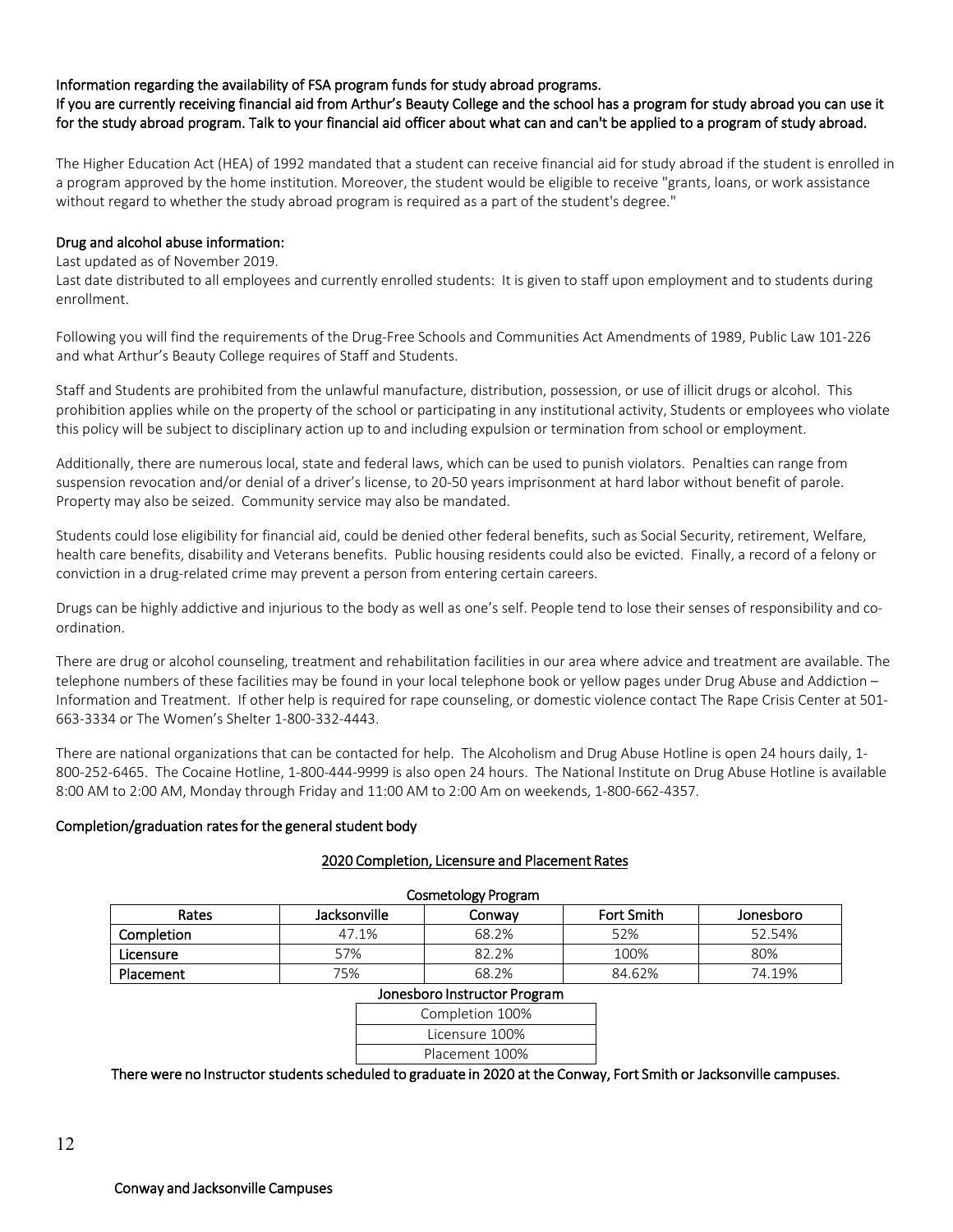Diversity make up of the school by both gender and ethnicity for Award Year 2018/2019. This is based on full-time students who received Pell grants (Updated December 2020)

| <b>Student Race/Ethnicity</b>          | # of Female  | Percent | # of Male    | Percent |
|----------------------------------------|--------------|---------|--------------|---------|
| American Indian or Alaska Native       | $\Omega$     | 0%      | 0            | 0%      |
| Asian/Native Hawaiian/Pacific Islander | $\mathbf 1$  | 0.6%    | $\mathbf{1}$ | 0.6%    |
| Black or African American              | 18           | 11.5%   | 1            | 0.6%    |
| Hispanic                               | 16           | 10.25%  | $\Omega$     | 0%      |
| White                                  | 113          | 72.43%  | 5            | 3.2%    |
| Two or more races                      | $\mathbf{1}$ | 0.6%    | $\Omega$     | 0%      |
| Race/ethnicity unknown                 | $\Omega$     | 0%      | $\Omega$     | 0%      |
| Non-resident                           | $\Omega$     | 0%      | $\Omega$     | 0%      |
| Total enrollment                       | 156          |         |              |         |

### Fort Smith and Jonesboro Campuses

Diversity make up of the school by both gender and ethnicity for Award Year 2018/2019 this is based on full-time students who received Pell grants (Updated December 2020)

| Student Race/Ethnicity                 | # of Female | Percent | # of Male | Percent |
|----------------------------------------|-------------|---------|-----------|---------|
| American Indian or Alaska Native       | $\Omega$    | 0%      | $\Omega$  | 0%      |
| Asian/Native Hawaiian/Pacific Islander | $\Omega$    | 0%      | $\Omega$  | 0%      |
| Black or African American              | 34          | 21.5%   | $\Omega$  | 0%      |
| Hispanic/Latino                        | 7           | 4.4%    | 1         | 0.6%    |
| White                                  | 115         | 72.7%   | 1         | 0.6%    |
| Two or more races                      | $\Omega$    | 0%      | $\Omega$  | 0%      |
| Race/ethnicity unknown                 | $\Omega$    | 0%      | $\Omega$  | 0%      |
| Non-resident                           | $\Omega$    | 0%      | $\Omega$  | 0%      |
| Total enrollment                       | 158         |         |           |         |

# Type of Employment Students might expect to enter

See catalog for list of jobs a graduate might be eligible for.

#### FERPA

The Family Educational Rights and Privacy Act (FERPA) is a Federal law that protects the privacy of student education records. The law applies to all schools that receive funds under an applicable program of the U.S. Department of Education. FERPA gives parents certain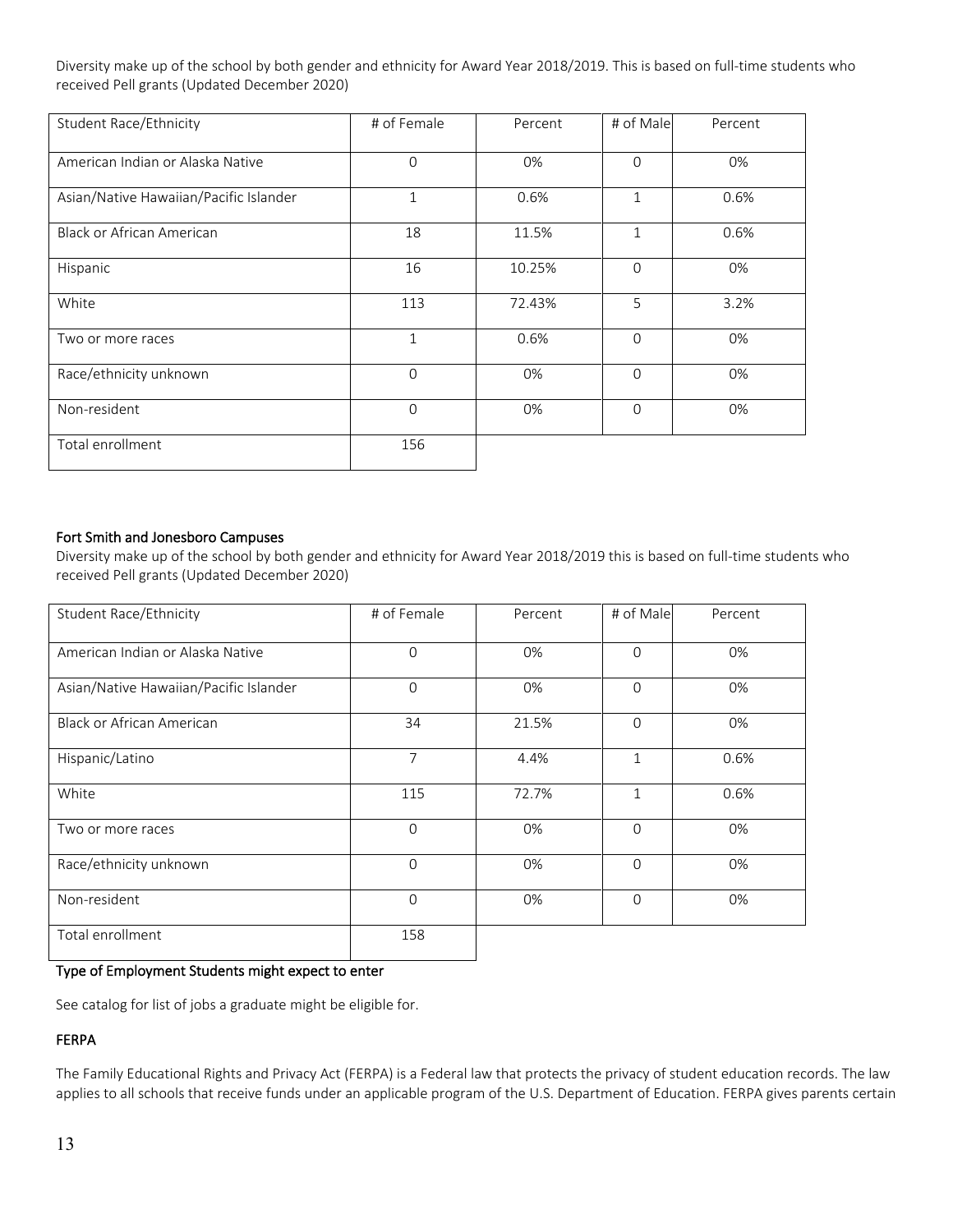rights with respect to their children's education records. These rights transfer to the student when he or she reaches the age of 18 or attends a school beyond the high school level.

Students to whom the rights have transferred are "eligible students."

- Parents or eligible students have the right to inspect and review the student's education records maintained by the school. Schools are not required to provide copies of records unless, for reasons such as great distance, it is impossible for parents or eligible students to review the records. Schools may charge a fee for copies.
- Parents or eligible students have the right to request that a school correct records, which they believe to be inaccurate or misleading. If the school decides not to amend the record, the parent or eligible student then has the right to a formal hearing. After the hearing, if the school still decides not to amend the record, the parent or eligible student has the right to place a statement with the record setting forth his or her view about the contested information.
- Generally, schools must have written permission from the parent or eligible student in order to release any information from a student's education record. However, FERPA allows schools to disclose those records, without consent, to the following parties or under the following conditions:
- School officials with legitimate educational interest;
- Other schools to which a student is transferring;
- Specified officials for audit or evaluation purposes;
- Appropriate parties in connection with financial aid to a student;
- Organizations conducting certain studies for or on behalf of the school;
- Accrediting organizations;
- To comply with a judicial order or lawfully issued subpoena;
- Appropriate officials in cases of health and safety emergencies; and
- State and local authorities, within a juvenile justice system, pursuant to specific State law.

Schools may disclose, without consent, "directory" information such as a student's name, address, telephone number, date and place of birth, honors and awards, and dates of attendance. However, schools must tell parents and eligible students about directory information and allow parents and eligible students a reasonable amount of time to request that the school not disclose directory information about them. Schools must notify parents and eligible students annually of their rights under FERPA. The actual means of notification (special letter, inclusion in a PTA bulletin, student handbook, or newspaper article) is left to the discretion of each school.

### A list of the faculty and other instructional personnel;

See the catalog for a list of school faculty and instructional staff

#### Code of Conduct

1. No action will be taken by financial aid staff that is for their personal benefit or could be perceived to be a conflict of interest. Employees within the financial aid office will not award aid to themselves or their immediate family members. Staff will reserve this task to an institutionally designated person, to avoid the appearance of a conflict of interest.

If a preferred lender list is provided, it will be compiled without prejudice and for the sole benefit of the students attending the institution. The information included about lenders and loan terms will be transparent, complete, and accurate. The complete process through which preferred lenders are selected will be fully and publicly disclosed. Borrowers will not be auto-assigned to any particular lender.

- A borrower's choice of a lender will not be denied, impeded, or unnecessarily delayed by the institution, even if that lender is not included on the institution's preferred lender list.
- No amount of cash, gift, or benefit in excess of a de minimis amount shall be accepted by a financial aid staff member from any financial aid applicant (or his/her family), or from any entity doing business with or seeking to do business with the institution (including service on advisory committees or boards beyond reimbursement for reasonable expenses directly associated with such service).

2. Information provided by the financial aid office is accurate, unbiased, and does not reflect preference arising from actual or potential personal gain.

3. Institutional financial aid offers and/or other institutionally provided materials shall include the following:

- A breakdown of individual components of the institution's Cost of Attendance, designating all potential billable charges.
- Clear identification of each aid being offered, indicating type of aid, i.e. gift aid (grant, scholarship), work or loan.
- Standard terminology and definitions, using NASFAA's glossary of terms.
- Renewal requirements for each aid being offered.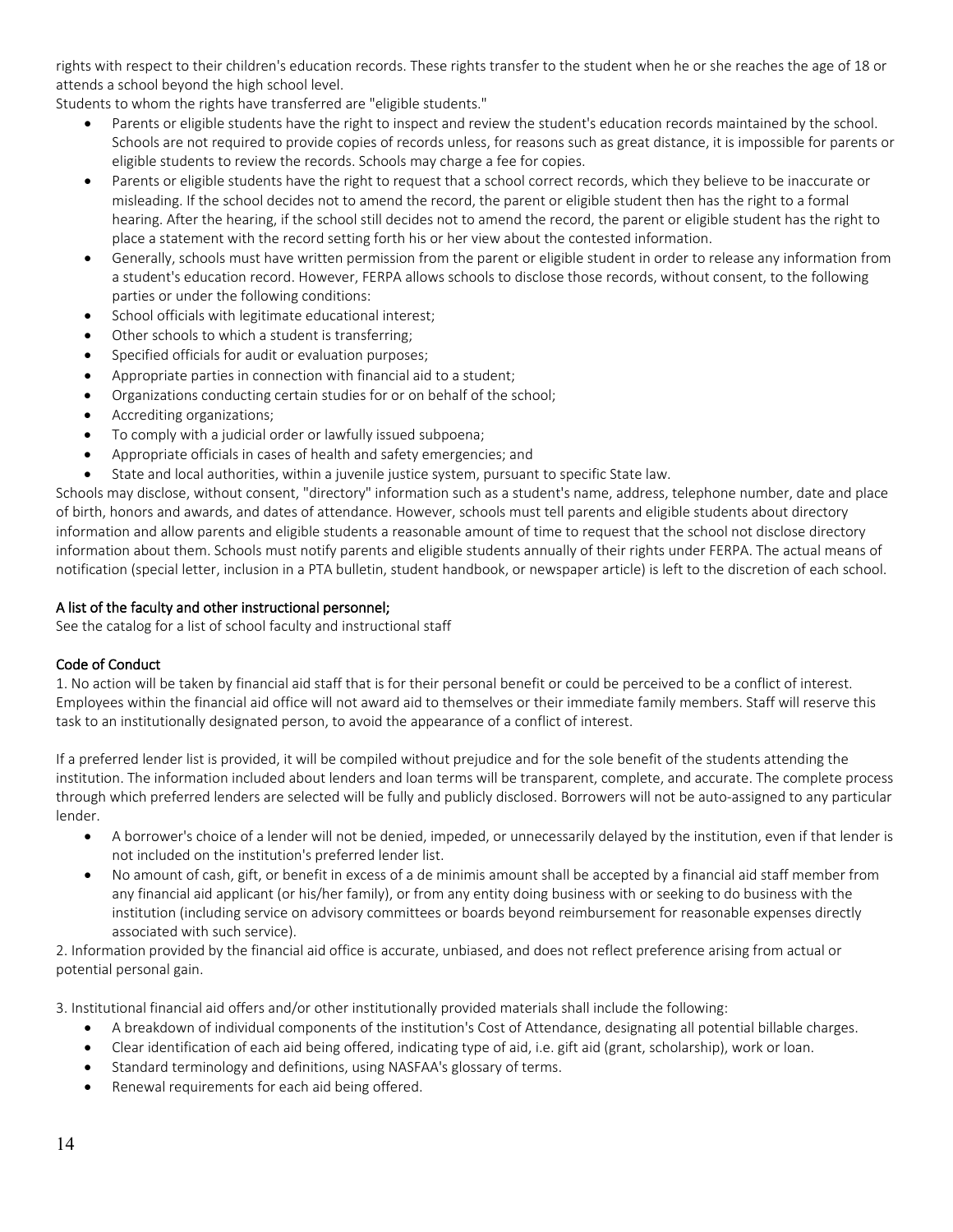4. All required consumer information is displayed in a prominent location on the institutional web site(s) and in any printed materials, easily identified and found, and labeled as "Federal Consumer Information."

5. Financial aid professionals will disclose to their institution any involvement, interest in or potential conflict of interest with any entity with which the institution has a business relationship.

### Copyright infringement Policy

At Arthur's Beauty College we abide by the provisions of the federal Digital Millennium Copyright Act (DMCA), which requires prompt response to claims of copyright infringement by copyright holders or their agents. If the institution receives an allegation of copyright infringement based on your use of the school's computers, the matter will be referred to the Director of Compliance for further investigation. If you are found responsible after meeting with the Director of Compliance, you are subject to disciplinary action including loss of network access, suspension or termination from school, and/or restitution or community service. The Internet is an essential tool in everyone's lives for both academic and everyday pursuits. Along with these benefits come responsibilities. One of the most critical is conforming to the copyright laws governing music, movies, games, and software over the Internet. You must have the consent of the copyright holder to make copies. The consequences of copyright infringement also extend outside of the institution. Copyright holders may assess civil liability and even criminal prosecution. Recently, the Recording Industry Association of America (RIAA) has adopted the practice of sending schools pre-litigation settlement letters to be forwarded to individuals offering them "the opportunity to resolve copyright infringement claims against them at a discounted rate." Published reports indicate that the minimum settlement is \$3,000.00 per case. Another reason to be careful with file-sharing programs is that the installation procedures for most of them enable default open access worldwide to information on your system; thus, the integrity of your computer and personal information can be compromised through illegal file sharing, including making you vulnerable to identity theft. For more information, please see the website of the U.S. Copyright Office at www.copyright.gov, especially their FAQ's at www.copyright.gav/help/faq.

### Constitution Day

In September of each year Arthur's Beauty College will hold a day dedicated to the Constitution of the United States. As part of that day the school shows a video on the Constitution for our students to watch during a designated time to commemorate the signing of the Constitution.

#### Vaccination Policy

Arthur's Beauty College does not have a policy on vaccination at this time. The Arkansas Dept. of Health – Cosmetology Section does not require a licensee to have had any types of vaccinations.

What the Acronyms Mean

### Transfer Policy

See transfer policy located in the catalog.

| <b>Expected Family Contributions</b>                  |
|-------------------------------------------------------|
| <b>Master Promissory Note</b>                         |
| Parent Loan for Undergraduate Students                |
| Federal Student Aid                                   |
| National Student Loan Data System                     |
| Cost of Attendance                                    |
| Satisfactory Academic Progress                        |
| Institutional Student Information Report              |
| Federal Direct Loan Program Unsubsidized              |
| Federal Supplemental Educational Opportunity Grant    |
| Special Leveraging Educational Assistance Partnership |
|                                                       |